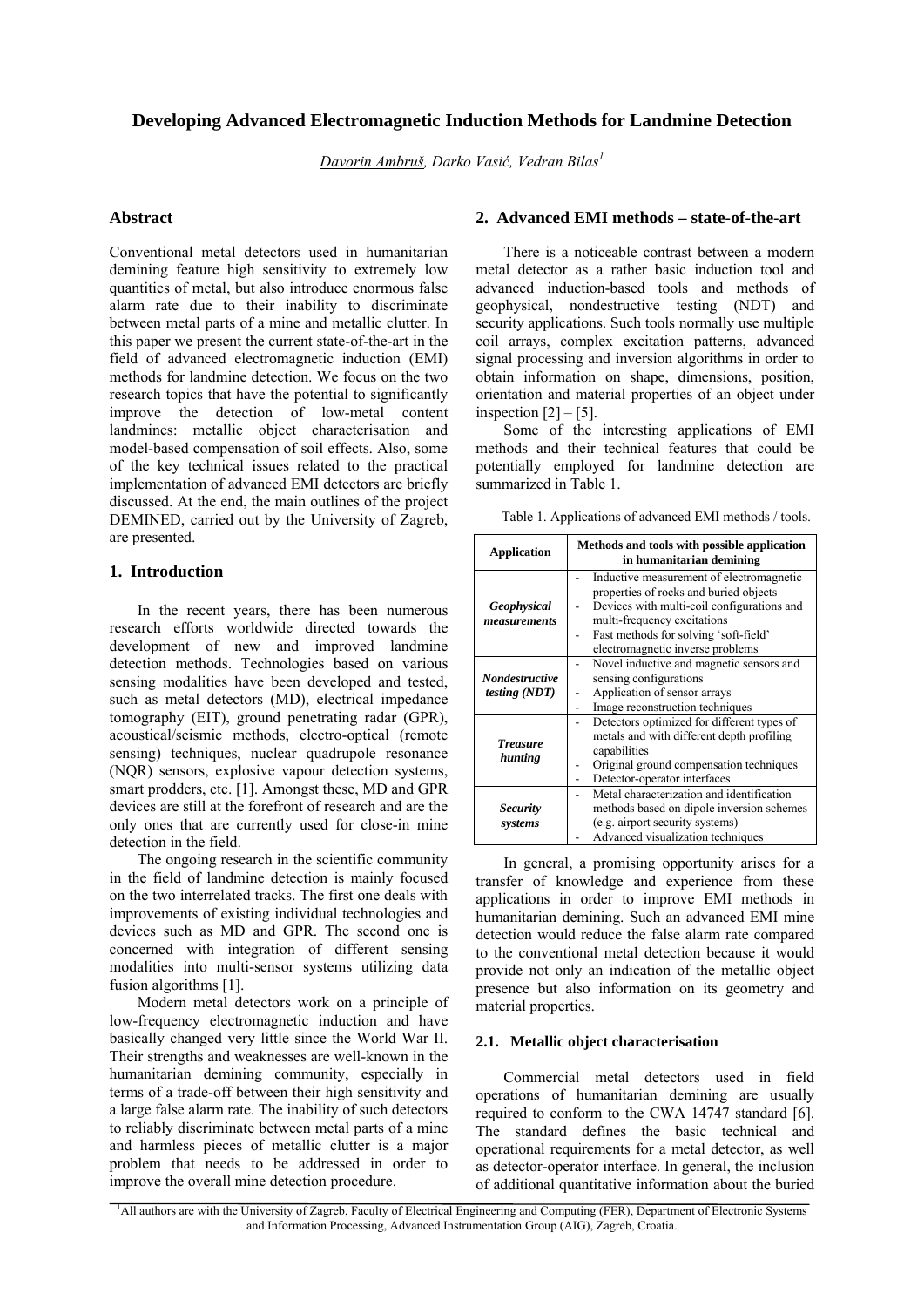object (in addition to the standard-defined audible signal) could potentially help the operator with a desicion in a classic "mine or clutter" problem.

The characterisation and identification of metal objects usually implies the determination of the following properties [2]:

- 1. Size (i.e. the approximate volume),
- 2. Principal shape (i.e. is the object round, flat or elongated?),
- 3. Spatial orientation,
- 4. Position (burial depth),
- 5. Material properties (electrical conductivity and magnetic permeability).

In a practical sense, most of the landmines have some common features with respect to the properties mentioned above; relatively small burial depth up to 20 cm, vertically oriented firing pins of cylindrical shape, etc. The estimation of these parameters from field measurements can be obtained by using two different approaches: the pattern recognition approach or the model-based approach.

#### *Pattern recognition approach*

The most commonly used methods of metal object characterisation for landmine detection based on the pattern recognition approach are summarized in Table 2 [2] [7].

Table 2. Methods of metallic object characterization based on the pattern recognition approach.

| on the pattern recognition approach.                                                                           |                                                                                                                                                                                                                            |                                                                                                                                                    |  |  |
|----------------------------------------------------------------------------------------------------------------|----------------------------------------------------------------------------------------------------------------------------------------------------------------------------------------------------------------------------|----------------------------------------------------------------------------------------------------------------------------------------------------|--|--|
| <b>Method</b>                                                                                                  | <b>Features</b>                                                                                                                                                                                                            | <b>Problems</b>                                                                                                                                    |  |  |
| <b>Statistical</b><br>processing of<br>raw detector<br>signals                                                 | - Classification methods<br>based on support<br>vector machines<br>(SVM) and similar<br>algorithms.                                                                                                                        | - Large data sets<br>needed.<br>- Object libraries<br>often not<br>available.                                                                      |  |  |
| <b>Method</b> using<br>basic features<br>of the detector<br>response<br>$(phase-shift /$<br>decay<br>constant) | - Coarse estimation of<br>object size and<br>material type<br>(ferromagnetic or non-<br>ferromagnetic).<br>Possible alternative:<br>classification based on<br>a time-frequency<br>representation of a<br>detector signal. | - Potentially<br>useful method<br>for a simple<br>discrimination of<br>UXO, not<br>directly<br>applicable to<br>low metal<br>content<br>landmines. |  |  |
| Phase-plot<br>method                                                                                           | - Specific target<br>signatures give<br>information on object<br>size, shape and<br>material type.<br>Intuitive visualization<br>with 2D diagrams.                                                                         | - Highly<br>orientation<br>dependent<br>response.<br>- Problems with<br>elongated<br>ferromagnetic<br>objects.                                     |  |  |
| <b>EMI</b><br>spectroscopy                                                                                     | - Classification based<br>on object's complex<br>spectral signatures.<br>Excitation spectrum<br>typically between 30<br>Hz and 50 kHz.                                                                                     | - The same as for<br>the phase-plot<br>method.<br>- Signatures not<br>distinctive<br>enough.                                                       |  |  |
| <b>EMI</b> imaging                                                                                             | Image of the buried<br>object produced by<br>precise scanning over<br>the suspected area<br>with a known<br>excitation field<br>distribution.                                                                              | - Low resolution.<br>- High sensitivity<br>to signal-to-<br>noise ratio.<br>- Very precise<br>positioning of a<br>detector needed.                 |  |  |

This method is based on a comparison of the measured set of data obtained from the unknown object with a respective set of data corresponding to the known object. Some classification criteria are then applied in order to characterize the object under inspection. The first step in this process is usually to perform some kind of feature extraction in order to reduce the initial data set and loosen the requirements for the pattern recognition algorithms.

#### *Model-based approach*

State-of-the-art of the methods of inductive metallic object characterization relying on the modelbased approach is given in Table  $3 \times 81 - 10$ . Simulation and evaluation of these methods is usually performed by using some numerical procedures, such as those based on the finite-element method (FEM).

| Table 3. Methods of metallic object characterization relying |
|--------------------------------------------------------------|
| on the model-based approach.                                 |

| <b>Method</b>                                          | <b>Features</b>                                                                                                                                                                                                                                                                                                                                  | <b>Problems</b>                                                                                                                                                                                                                           |
|--------------------------------------------------------|--------------------------------------------------------------------------------------------------------------------------------------------------------------------------------------------------------------------------------------------------------------------------------------------------------------------------------------------------|-------------------------------------------------------------------------------------------------------------------------------------------------------------------------------------------------------------------------------------------|
| <b>Simple</b><br>analytical<br>models                  | - Models of objects of<br>canonical shapes<br>(spheres and cylinders)<br>in homogenous half-<br>space.<br>Useful for physical<br>insight of the problem                                                                                                                                                                                          | - Not directly<br>applicable to<br>the landmine<br>detection<br>problem.                                                                                                                                                                  |
| <b>Induced</b><br>dipole model                         | - Object modeled by the<br>magnetic polarizability<br>tensor which fully<br>characterizes the object<br>properties in terms of<br>size, shape, orientation,<br>position and material<br>properties.<br>Dipole approximation<br>enables fast inversion<br>algorithms.<br>Intuitive interpretation<br>of the tensor elements.<br>- Models based on | - Further<br>research needed<br>on the method<br>applicability to<br>discriminating<br>low metal<br>content<br>landmines from<br>metallic clutter.<br>- Potential<br>problem with<br>large/composite<br>metallic<br>objects.<br>- Further |
| <b>Variations</b><br>of the<br>induced<br>dipole model | combinations of<br>multiple dipole<br>elements for better<br>characterization of<br>complex objects<br>(quadrupole, dumbbell<br>dipole models, etc.)                                                                                                                                                                                             | research<br>needed, not as<br>straightforward<br>as simple dipole<br>models.                                                                                                                                                              |
| <b>Standardized</b><br>excitation<br>approach<br>(SEA) | Method suitable for<br>$\overline{a}$<br>modeling large,<br>heterogeneous objects<br>(such as UXOs) where<br>internal interactions<br>between different metal<br>parts of an object cannot<br>be neglected (non-<br>dipole effects).                                                                                                             | - Fast inversion<br>procedures<br>more difficult<br>to implement<br>(when<br>compared to<br>simple dipole<br>approximation).                                                                                                              |
| <b>Simple</b><br>parametric<br>models                  | Object response most<br>commonly described by<br>a set of poles / own<br>frequencies.                                                                                                                                                                                                                                                            | Orientation<br>÷.<br>dependent,<br>suitable only<br>for very simple<br>targets.                                                                                                                                                           |
| <b>Empirical</b><br>models                             | - Object response is fitted<br>to an empirically<br>derived model featuring<br>only a few model<br>parameters.                                                                                                                                                                                                                                   | Orientation<br>dependent, only<br>valid for a very<br>limited range of<br>objects.                                                                                                                                                        |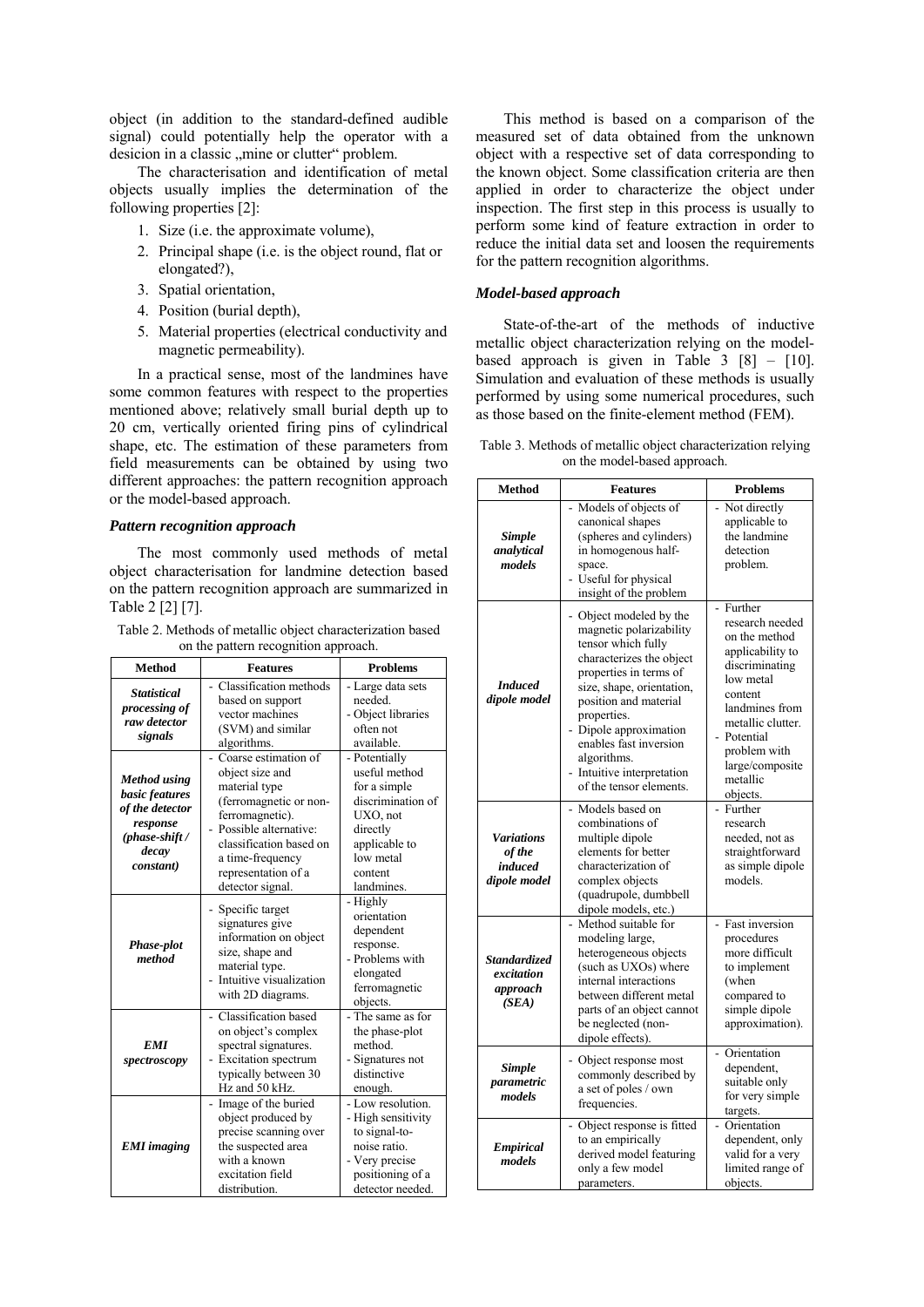The aim of this approach is to reconstruct the unknown parameters of a mathematical model that relates the voltage induced in a detector coil with the geometrical and electromagnetic properties of a buried object. In other words, an inversion problem needs to be solved, which is for a general case of EMI detection non-linear and ill-posed [8]. Characterization and classification of metallic objects is then performed based on the estimated model parameters.

In comparison with the pattern recognition approach, this method can potentially provide deeper insight into the nature of the buried object since it strongly relies on the physical background of the problem. However, the model-based approach is also more difficult to implement in a practical EMI detector. To the best knowledge of authors, besides some experimental prototypes built at universities and other research institutions (mainly for UXO detection), there are still no commercial EMI landmine detectors for humanitarian demining that utilize this principle [9].

Amongst all of the model-based methods of metal characterisation mentioned above, the method based on dipole inversion seems to be the most promising candidate for implementation into next-generation metal detector devices for humanitarian demining. Although the significant research is still needed on the dipole-based modelling of landmines (and clutter), the method looks fairly straightforward to implement and is already field-proven in other applications, such as security and geophysical inspection systems [5] [8].

# **2.2. Model-based compensation of soil effects**

Modern metal detectors used in humanitarian demining and conforming to CWA 1747 standard always employ some sort of ground compensation technique in order to minimize the effects of noncooperative soils on metal detector performance [6]. Ground compensation is usually performed in one of the following ways (with either manual or automatic controls) [2] [11]:

- 1. High-pass filtering of the detector signal which aims to cancel the slowly-varying signal component corresponding to variations of soil properties.
- 2. Subtraction of the soil signal component by applying a simple phase correction (soil signal is used as a reference for the synchronous demodulation).
- 3. Compensation techniques based on frequencydifferencing approach (basically a subtraction of detector responses obtained at two different frequencies).
- 4. Techniques based on excitation pulses of variable duration in which the responses from metal targets and magnetic ground have different signal features, making them distinguishable in time-domain.

In general, the sensitivity of a metal detector to electromagnetic properties of soil is also influenced by the sensing head, i.e. coils design. All of the existing ground compensation methods have some apparent drawbacks. These are reflected either as a decrease of the detector sensitivity or in some cases as a loss of information on target material properties [2].

New approaches to compensation of soil effects rely on developing appropriate mathematical models of soil. These models describe the spatial variation of soil electromagnetic properties (electrical conductivity and frequency-dependant magnetic permeability). If the parameters of the soil model could be estimated from the detector measurements by a fast inversion procedure, then the soil EMI response could be subtracted from the total detector response without significantly affecting the metal detection and characterisation performance.

The models of soil related to the landmine detection problem that have been reported in the literature concentrate mostly on paramagnetic soils with viscosity effects (Cole-Cole model) [11]. In general, these types of soil correspond to a worst-case scenario for commercial metal detectors. The soil is usually modelled as a half-space (with a single or multiple layers). More complex models also take into account the roughness of the soil surface using some numerical procedures (e.g. the method of auxiliary sources, MAS).

# **3. Advanced EMI landmine detectors – implementation challenges**

When it comes to practical implementation of the next-generation EMI landmine detectors (featuring inductive metal characterisation and model-based soil compensation), there are several critical design issues that need to be specifically addressed:

- 1. Sensing head position and orientation tracking system with sub-centimetre accuracy. This system is essential for the implementation of inversion procedures of metal characterization.
- 2. Accurate and field-proven model of soil including possible specific features of a particular mine suspected area.
- 3. Fast inversion algorithms that can operate in a real-time manner, determined by operational procedures and requirements for the existing handheld metal detectors.
- 4. Operator interface that features additional information without compromising the robustness and ease of use of existing devices.

# **4. DEMINED project**

Having in mind the limitations of existing metal detector technology and based on its expertise in electromagnetic sensors and electronic systems, the Advanced Instrumentation Group (AIG) started the